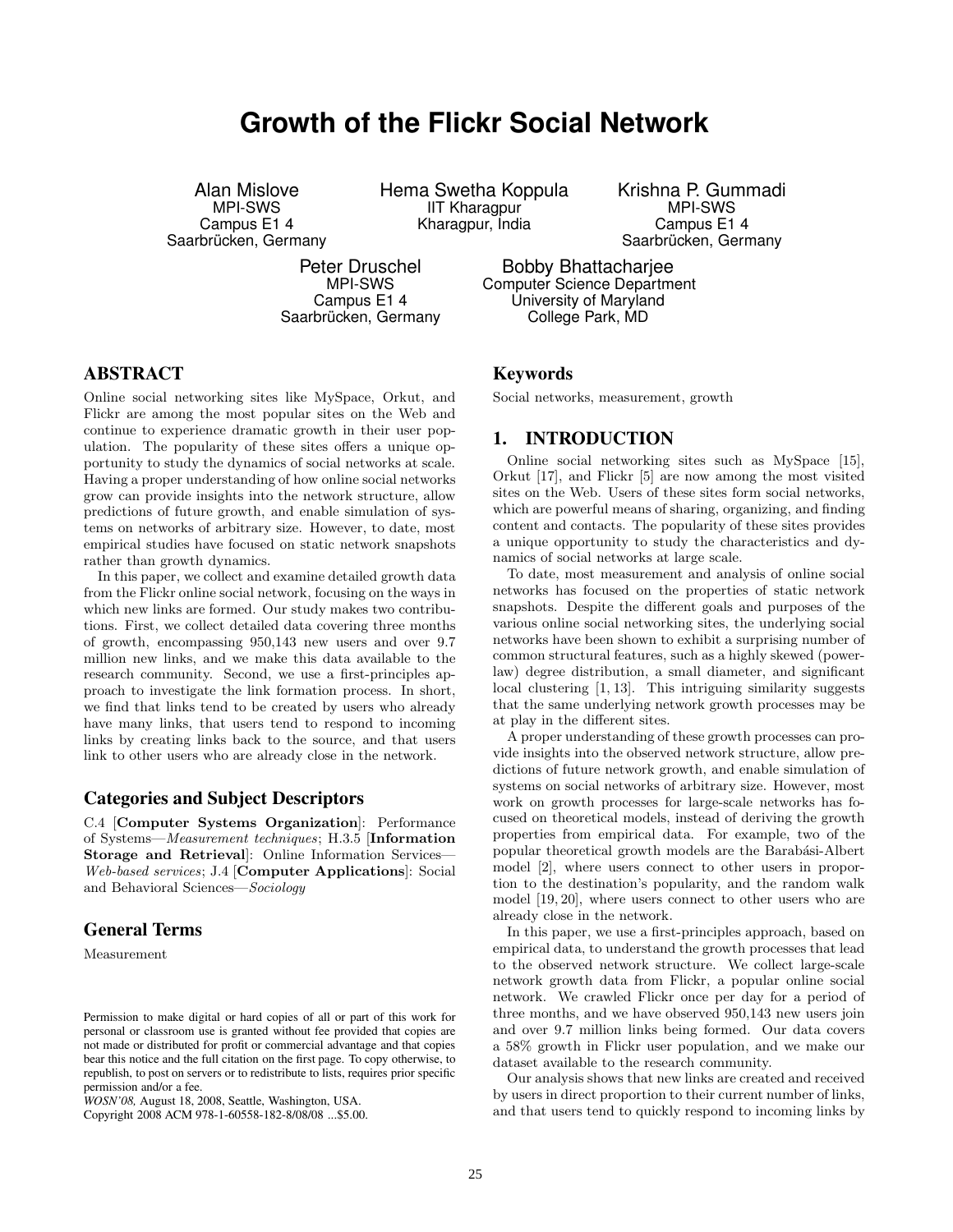creating a link in the reverse direction. Additionally, our analysis reveals a strong proximity bias when users select other users to link to: users tend to connect to nearby users in the network much more often than would be expected when using previously proposed global processes.

We believe our work is an important first step towards understanding the processes that shape the structure of online social networks. Our work is directly useful in constructing synthetic networks that reflect both global and local characteristics of online social networks. Moreover, our collected data may lead to better structural and growth models, which are useful for network analysis and planning. Such models can be used in the design of search algorithms (e.g., by preidentifying users that are likely to be hubs), in data mining (e.g., by identifying candidate users for placing data monitors), and in system evaluation (e.g. by allowing networks to be simulated over a wide range of sizes).

The remainder of this paper is organized as follows. Section 2 provides background and related work on the growth of online social networks. Section 3 describes our methodology for obtaining growth data from Flickr, and Section 4 details our analysis. Section 5 discusses implications of our study and we conclude in Section 6.

# 2. BACKGROUND AND RELATED WORK

In this section, we provide background on work related to the growth of online social networks.

## 2.1 Growth models

Researchers sought to explain the intriguing similarity in the high-level structural properties across networks of very different scales and types (including social networks) by hypothesizing that the networks are shaped by a set of common growth processes. For example, the power-law degree distribution often found in these networks can be produced through preferential attachment, where new links tend to attach to already-popular nodes.

One class of growth models uses global processes to determine the source and destination of new links. The wellknown Barabási-Albert (BA) model [2] has been shown to result in networks with power-law degree<sup>1</sup> distributions. In the BA model, new links are attached to nodes using a probability distribution weighted by node degree. Many extensions to the BA model have been proposed, e.g. to add a tunable level of clustering [7].

Another class of models that produce power-law networks are based on local rules, such as the random walk model [19, 20], where nodes select new neighbors by taking random walks, and the common neighbors model [16], where nodes select new neighbors by picking nodes with whom they share many friends in common. Both of these models exhibit preferential attachment (since high-degree nodes end up being selected more often), but with higher levels of local clustering than the BA-model [20].

For a more detailed treatment of these and other models, we refer the reader to Mitzenmacher [14]. In this paper, we use detailed data from a large-scale online social network to look for evidence that supports either of these two classes of models.

# 2.2 Empirical data

Some recent work compared snapshots of the same network at different points in time to examine the growth processes. Newman [16] examined the properties of two scientific collaboration networks and found evidence of preferential attachment in both. Peltomäki and Alava [18] examined a scientific collaboration network and a movie-actor network and found evidence of sub-linear preferential attachment. Jeong et al. [8] examined citation and co-authorship networks, and found that nodes received links in proportion to their degree. Kumar [10] divided users from two online social networks into groups who are active and passive, and presented a model describing their behavior. Finally, Kossinets and Watts [9] used an inferred social network from an email trace to show that new links in the network are more likely to be established between nodes close in the network.

Other work has used empirical social network data to predict user behavior. For example, Lerman and Jones [11] used a small data sample from Flickr and found that the social network is used to locate new content in the site. Nowell et al. [12] investigated co-authorship networks in physics to test how well different graph proximity metrics can predict future collaborations.

Our work shares similar goals and methodology with many of the above studies. However, the dataset we use is orders of magnitude larger than the ones used before. Moreover, our data allows us to analyze network growth at very small time-scales, as we have daily snapshots of the Flickr network.

# 3. MEASUREMENT METHODOLOGY

We begin by describing in detail the methodology for collecting data on the Flickr online social network. We were unable to obtain data directly from the Flickr site operators. So we chose to crawl the user graphs using the public web interface. Below, we first describe the challenges and limitations of obtaining data in this manner, and then we describe the dataset we collected.

# 3.1 Crawling the entire graph

The primary challenge in crawling large graphs is covering the entire connected component. At each step, one can generally only obtain the set of links adjacent to a given user. In the case of online social networks, crawling the graph efficiently is important since the graphs are large and highly dynamic. Common algorithms for crawling graphs include breadth-first search (BFS) and depth-first search.

Crawling directed graphs such as Flickr presents additional challenges over undirected graphs. In particular, most graphs can only be crawled by following links in the forward direction (i.e., one cannot directly determine the set of user which point to a specific user). Using only forward links does not necessarily crawl an entire weakly connected component (WCC); instead, it explores the connected component reachable from the set of seed users. This limitation is typical for studies that crawl online networks, including measurement studies of the Web [3].

Figure 1 shows an example of a directed graph crawl, where the users reached by using just forward links are shown in the inner cloud, and those discovered using both forward and incoming links are shown in the outer dashed cloud. Using both forward and incoming links allows us to crawl the entire WCC, while using only forward links results

 $1<sup>1</sup>A$  node's *degree* is the number of links the node has to other nodes. For directed networks, we distinguish between indegree (the number of incoming links) and *outdegree* (the number of outgoing links).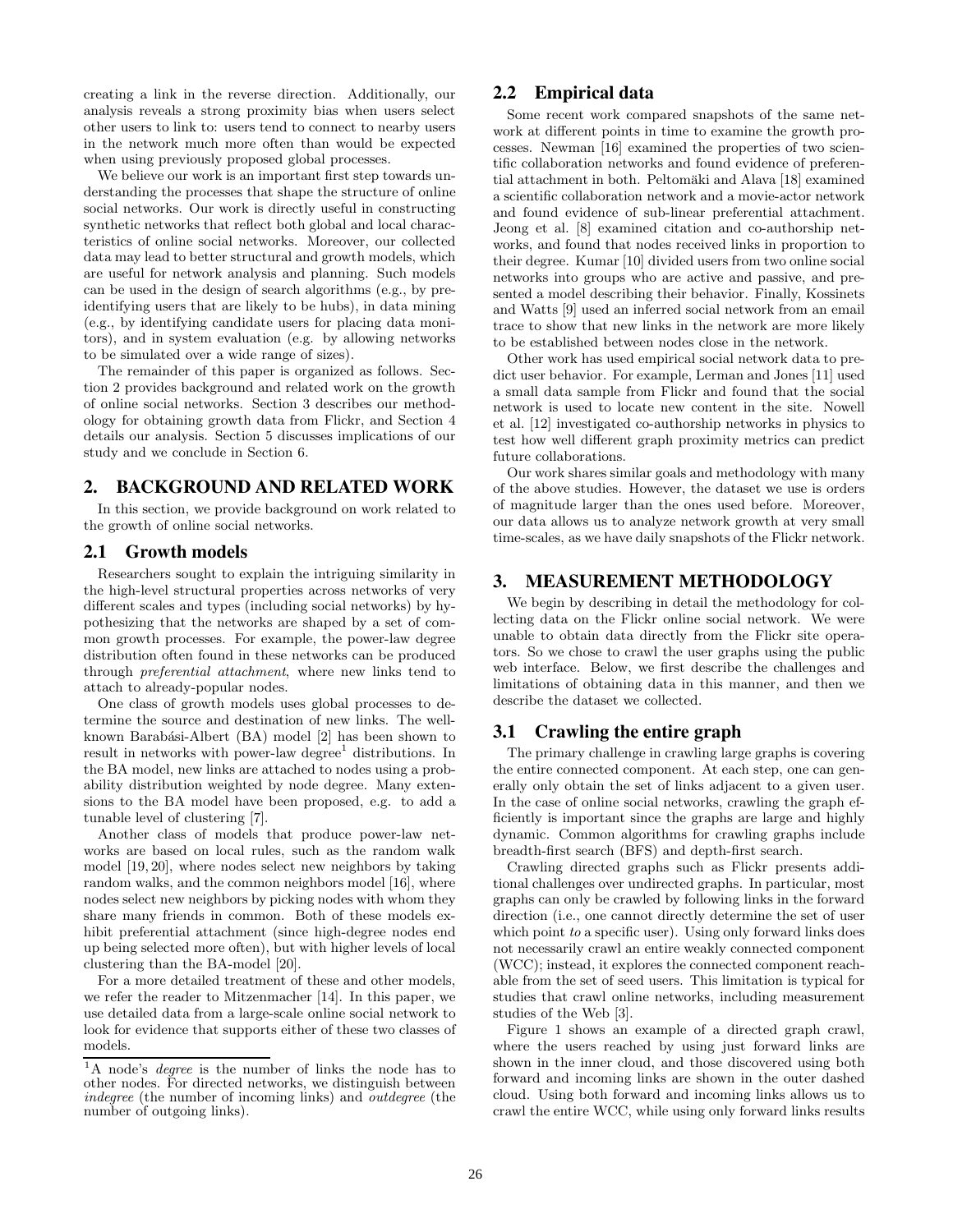

Figure 1: Users reached using different links. Using only forward links crawls the inner cloud; using both forward and incoming links crawls the entire WCC (dashed cloud).

in a subset of the WCC. In Section 3.4, we will show how this limitation affects our data.

# 3.2 Crawling methodology

Using automated scripts on a cluster of 58 machines, we crawled the social network graphs of Flickr once per day. Flickr exports an API that we used to conduct the crawl. More details on our methodology and its limitations can be found in [13]. Here, we discuss the methodology and limitations that are relevant to the growth data.

We started the first crawl by selecting a single known user as a seed. In each step, we retrieved the list of friends for a user we have not yet visited and added these users to the list of users to visit. We then continued until we exhausted the list, thereby performing a BFS of the social network graph, starting from the seed user. On each subsequent day, we revisited every user we had previously discovered, in addition to all users that were reachable from the these users, and recorded any newly created or removed links or users.

Since Flickr does not provide the time of creation for any user account or link, our growth data has a granularity of one day. As a result, we cannot determine the exact time of link creation, or the order in which links were created within a single day. Moreover, new users cannot be observed until they become connected to one of the users we have already crawled. In the rest of the paper, when we refer to "newly created links", we are referring to links that we observed being created. In other words, we may discover a new user that has a few established links, but we do not treat these previously established links as "newly created", as we did not observe them being created (i.e., we do not know when these previously established links were created).

#### 3.3 Dataset

We crawled the Flickr network daily between November 2nd, 2006 and December 3rd, 2006, and again daily between February 3rd, 2007 and May 18th, 2007, representing a total of 104 days of growth. During that period of daily growth observations, we observed over 9.7 million new links being formed and discovered over 950,000 new users. This represents, relative to the initial network snapshot, over 58% growth in the number of users and over 63% growth in the number of links. Table 1 shows the high-level statistics of the data we gathered.

All of the data considered in this paper is available to

| Days of Observed Growth                  | 104        |
|------------------------------------------|------------|
| Fraction of Links Symmetric              | 62%        |
| Initial Number of Users                  | 1,620,392  |
| Final Number of Users                    | 2,570,535  |
| Growth in Number of Users                | 58%        |
| Normalized Growth Rate in Users per Year | 242\%      |
| Initial Number of Links                  | 17,034,807 |
| Final Number of Links                    | 33,140,018 |
| Number of Observed Created Links         | 9,792,634  |
| Growth in Number of Links                | 63%        |
| Normalized Growth Rate in Links per Year | 455\%      |

Table 1: High-level statistics of the Flickr growth data.

the research community. The data has been anonymized in order to ensure the privacy of the social network users. A detailed description of the data format and downloading instructions are available at

http://socialnetworks.mpi-sws.org

#### 3.4 Limitations

There are two limitations to our crawl of Flickr. First, we were only able to crawl using forward links, which does not necessarily result in an entire WCC. Second, we only crawled the single, large WCC; there may be users who are part of small clusters not connected to this WCC. In this section, we evaluate the number and characteristics of users who were missed by our crawls.

We performed the following experiment. We used the fact that the vast majority of Flickr user identifiers take the form of [randomly selected 8 digit number]@N00. We generated 100,000 random user identifiers of this form (from a possible pool of 90 million) and found that 6,902 (6.90%) of these were existing usernames. These 6,902 users form a random sample of Flickr users.

Among these 6,902 users, 1,859 users (26.9%) had been discovered during our crawls. Focusing on the 5,043 users not previously discovered by our crawls, we conducted a BFS starting at each user to determine whether or not they could reach our set of previously crawled users. We found that only 250 (5.0%) of the missed users could reach our crawled set and were definitively in the WCC. While we cannot conclusively say that the remaining 4,793 (95.0%) missed users are not attached to the WCC (there could be some other user who points to them and to the WCC), the fact that 89.7% of these have no forward links suggests that many are not connected at all.

Thus, we believe that our crawls of the large WCC, although not complete, covers a large fraction of the users who are part of the WCC. Further, our experience with the randomly generated Flickr user identifiers indicates that the users not in the largest WCC tend to have very low degree — in fact, almost 90% of them have no outgoing links at all.

# 4. GROWTH CHARACTERISTICS

In this section we use the collected data to explore the processes that underlie the growth of the Flickr social network. From our data, we extract three processes that appear to shape the growth in Flickr.

We found that link additions in Flickr exceeded link removals in our datasets at a rate of 2.43:1. Thus, in the rest of this paper, we focus only on how links are added to Flickr and leave examining link removal to future work.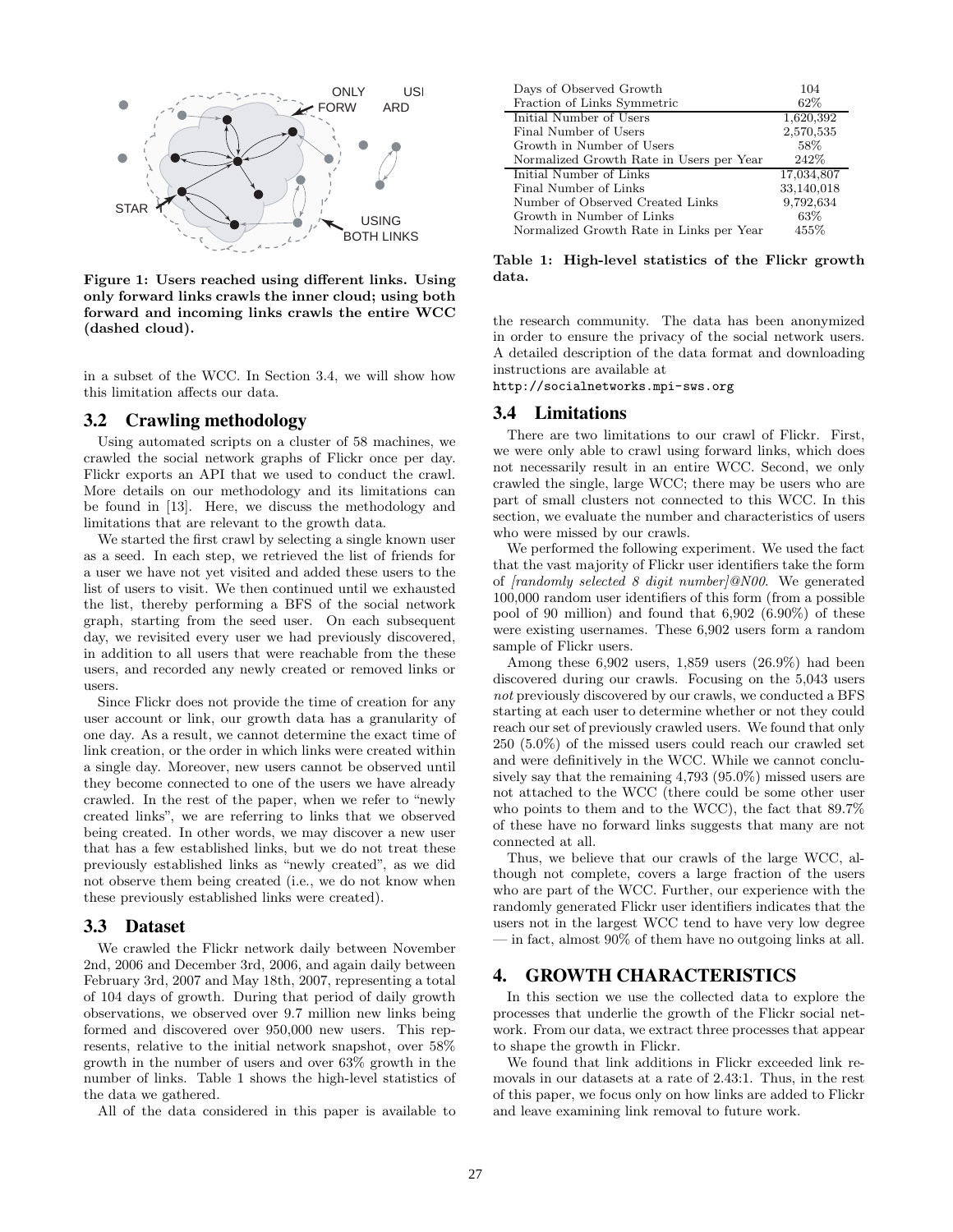

Figure 2: CDF of time between establishment of the two directed links of a symmetric link. In Flickr, links are quickly reciprocated.

# 4.1 Reciprocation

We begin by examining *reciprocation*, a growth mechanism that occurs when the creation of a link from one user to another causes the reverse link to be established. Since Flickr is a directed network, the presence of a link from one user to another does not necessarily imply the presence of the reverse link. Reciprocation has been proposed as an independent growth mechanism for large-scale directed graphs [6, 22].

Since we do not know why links were established, we rely on the timing between the creation of the two directed halves of a symmetric link to guess whether the creation of the first causally affected the second. Figure 2 shows the cumulative distribution of the time between the establishment of the two halves of the symmetric links in Flickr. The data in Figure 2 covers the 62% of the links we observed being created that were symmetric (the other 38% of observed links did not have the reverse link created during our data collection period).

From Figure 2, it is clear that users often respond to incoming link creation by quickly establishing a reciprocal link. In fact, over 83% of all reciprocal link creations we observed occured within 48 hours after the initial link creation. This suggests that users tend to quickly reciprocate links, if they reciprocate at all. Thus, it is highly likely that the establishment of the first link prompted the creation of the reciprocal link.

Since Flickr informs users by email of new incoming links, we hypothesize that many users tend to reciprocate links as a matter of courtesy. We investigated this behavior further by contacting the ten users with the highest number of incoming links in Flickr; of the six users who responded, all reported that they tended to reciprocate most incoming links quickly regardless of who the other user was.

## 4.2 Preferential attachment

Preferential attachment [2], colloquially referred to as the "rich get richer" phenomenon, is a growth model in which new links in a network are attached preferentially to users that already have a large number of links. For example, Barabási and Albert proposed a specific growth mechanism, called the BA model [2], which follows preferential attach-



Figure 3: Log-log plot of outdegree versus number of new links created per day. Flickr shows strong evidence of preferential creation.

ment. Under the BA model, users are selected for new links in linear proportion to their degree (e.g., a user with seven links is seven times as likely to obtain a new link as a user with just a single link).

We separate the preferential attachment model into two aspects: preferential creation and preferential reception. Preferential creation describes the mechanism by which users create new links in proportion to their outdegree, and preferential reception describes the mechanism where users receive new links in proportion to their indegree. This distinction is consistent with previously proposed models of preferential attachment on directed graphs [4].

It is important to understand why we separate preferential attachment into preferential creation and preferential reception. Preferential attachment was originally defined for undirected graphs [2], and therefore does not distinguish between user indegree and outdegree. However, in Flickr, as well as other directed networks, link creation is very different from link reception. Users are in complete control over their outgoing links, since they decide who they link to, but they are not in control of their indegree, since it depends upon who they receive links from.

To examine whether preferential attachment (via preferential creation and preferential reception) is occurring in the observed growth data, we calculated how the number of new links per day varies with the user degree. If preferential attachment is taking place, we would expect to see a positive correlation between the degree of a user and the number of new links she creates or receives.

In Figures 3 and 4, we separately examine how the current outdegree and indegree of a user is related to the number of newly created and received links per day. Figure 3 shows that the outdegree of users in Flickr is linearly correlated with the number of new links created per user per day. The least-squared-error linear fit for link creation has a slope of 0.0044, implying that users create, on average, one new link per day for every 227 links they already possess. Similarly, Figure 4 shows that the increase in user indegree is linearly correlated with the current indegree of the user. The least-squared-error linear fit for link reception has a slope of 0.0027, implying that users receive, on average, one new link per day for every 370 links they already possess.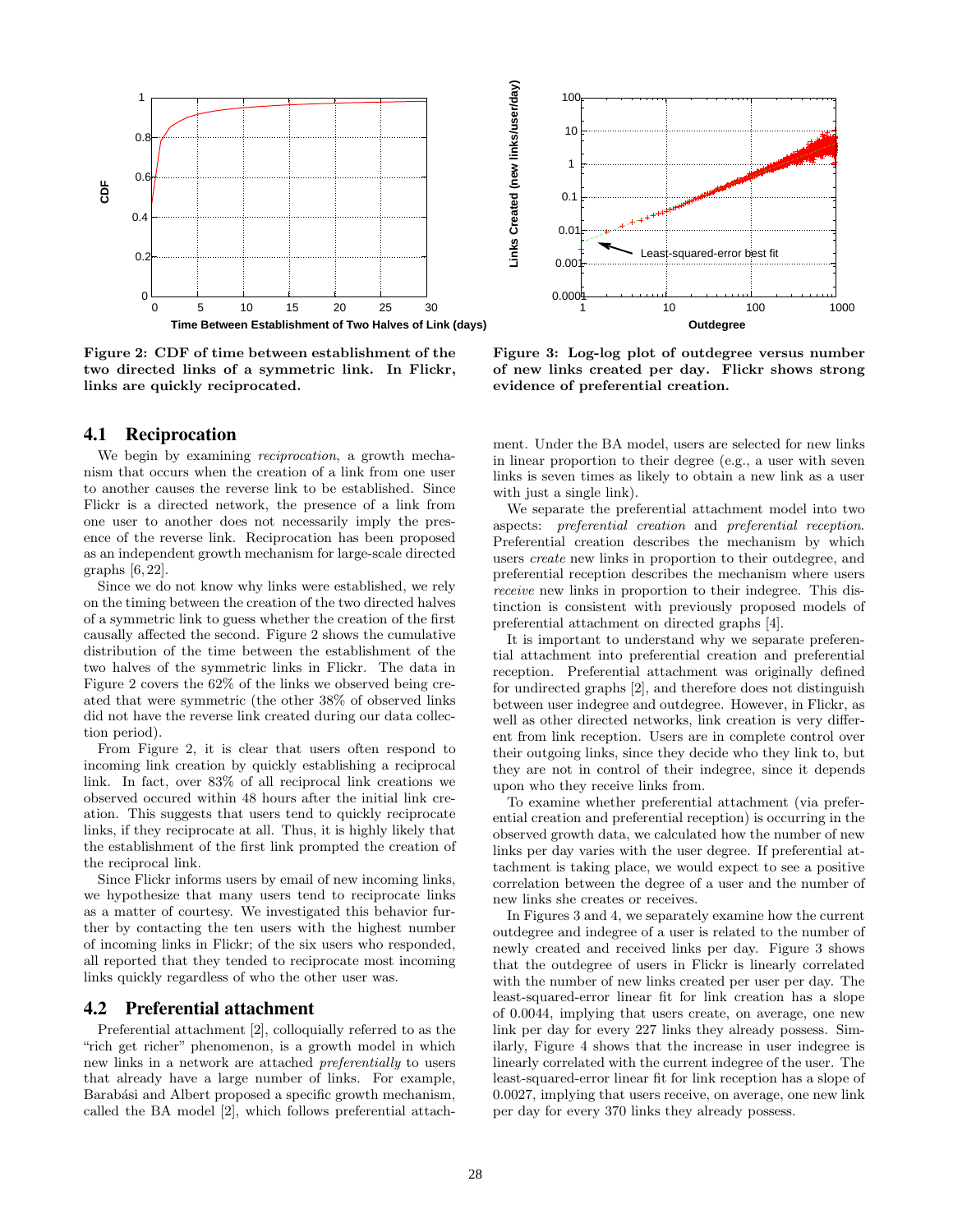

Figure 4: Log-log plot of indegree versus number of new links received per day. Flickr also shows strong evidence of preferential reception.

Our data shows that both preferential creation and preferential reception is occurring in Flickr, as there is a positive correlation between the number of links users have and their probability of creating or receiving new links. However, this alone is insufficient to claim that any specific mechanism (such as the BA model) is the mechanism that is causing the growth, as a number of different mechanisms could also result in this correlation. In the next section, we more closely examine the growth data to look for further evidence of specific growth mechanisms.

#### 4.3 Proximity bias in link creation

In this section, we take a closer look at our growth data to look for evidence of specific global or local mechanisms that lead to preferential attachment. We look for evidence of models based on local rules by focusing on the distance between newly-linked users. Specifically, we examine the shortest path distance between the source and destination of newly created links, before a new link is created between them. If, for example, the BA model is the underlying mechanism, then the observed distance distribution between users should match that predicted by the model. Otherwise, if we see a stronger bias towards close users, it may suggest that users follow local, rather than global, rules for selecting the destinations for new links.

Over 50% of the observed new links in Flickr are between users that have, a priori, some network path between them (the remainder of the observed new links are between users which are, a priori, disconnected). For these new links among already connected users, Figure 5 shows the cumulative distribution of shortest-path hop distances between source and destination users. It reveals a striking trend: over 80% of such new links connect users that were only two hops apart, meaning that the destination user was a friend-of-a-friend of the source user before the new link was created.

One might wonder if, in small diameter networks like Flickr, this high level of proximity in link establishment is simply a result of preferential attachment. This is plausible, since the high-degree users that preferential attachment prefers tend to be close to many users. To test this hypothesis, for each newly created link, we computed the expected



Figure 5: CDF of distance between source and destination of observed links. Also shown is the expected CDF from the BA model. A proximity bias exists that is not predicted by the BA model.

distance from the source to the destination, if the destination is chosen using the BA model. Figure 5 also plots this distribution for each network.

The observed distances between the source and destination of links shows a significant bias towards nearby users, relative to what the BA model would predict. In fact, we found that the number of new links connecting two-hop neighbors in the empirical data exceeded that predicted by the BA model by a factor of three.

This result shows that while new link formation in Flickr follows preferential attachment, the link creation process cannot be explained by the BA model alone. Users are far more likely to link to nearby users than that model would suggest. This result is consistent with previous observations on static networks, which showed that the clustering coefficient was significantly higher than predicted by the BA model.

# 4.4 Summary

In this section, we closely examined network growth data from Flickr and compared the empirical data to the predictions of a previously proposed growth mechanism. We found evidence of reciprocation as a mechanism causing link creation. We also found that users tend to create and receive links in proportion to their outdegree and indegree, respectively. However, we found that the BA model mechanism did not accurately predict the proximity bias among users connected by new links. We observed a stronger bias towards proximity between new sources and destinations than would have been predicted by the BA model alone. In the next section, we discuss some future directions and describe the implications of our findings.

# 5. DISCUSSION

In this paper, we have used empirical growth data from a large-scale complex network to test if previously proposed growth models actually are at play. We have chosen to focus on preferential attachment because it is simple and has been suggested as the underlying growth mechanism for a variety of real-world networks. Clearly, preferential attachment leads to global degree distributions of the type observed in